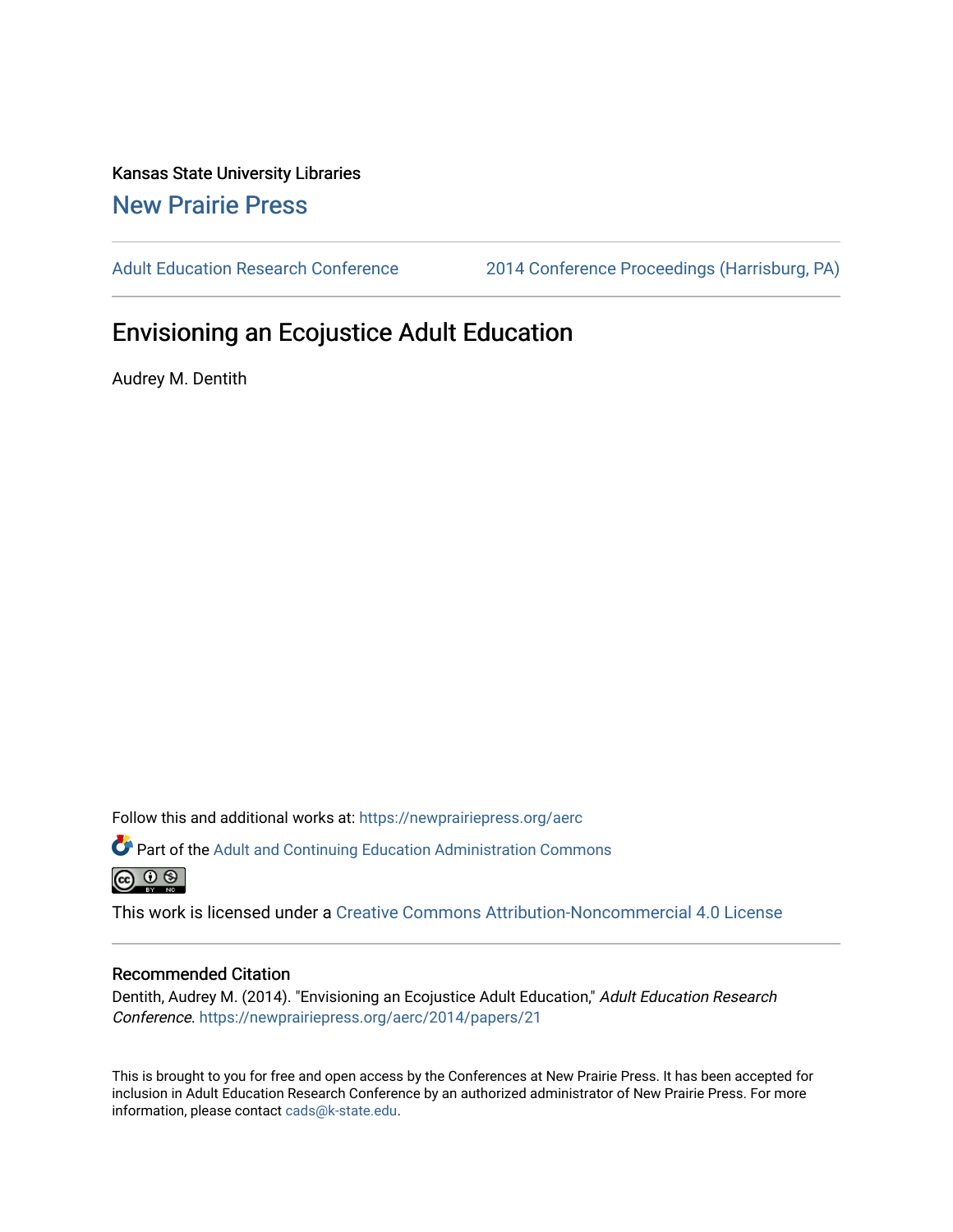## **Envisioning an Ecojustice Adult Education**

Audrey M. Dentith, PhD Associate Professor, Lesley University

**Key words:** Social justice education, ecojustice education, adult environmental education.

**Abstract**: This paper outlines an ecojustice adult education and distinguishes it from adult environmental education. The ecological crisis is described and a call is made for adult educators to take the initiative to teach and learn about the ecological crisis. Adult education is perfectly poised to confront these issues yet little effort has been made in the field. Adult educators might envision ecojustice education within a larger social justice effort.

The ecological crisis now facing the world's people warrants our immediate attention as adult educators. Ecological systems across the globe are undergoing rapid changes, with the greatest impact being experienced by those least able to afford the amplified costs associated with these changes. The costs of heating and the supply of adequate water will proliferate as natural systems shift between extreme cold weather and droughts. At the same time, the markets continue to promote an industrial/ consumer dependent culture. Efforts to further expand the economy and thus dependence upon consumerism not only impacts individuals by reducing their ability to save for retirement (which is already made difficult by the low wages), but also contributes to the degradation of natural systems that is affecting fisheries, natural habitats, and changes in the chemistry of the world's oceans that threaten the very basis of the food chain. These changes in natural systems, in turn, promote the likelihood of more extreme weather patterns in the future. (Brown, 2008).

With the world population moving toward nine billion people, a combination of forces the adoption of Western consumer lifestyle such as that which is occurring in China and India and greater dependence upon the industrial system of production are increasing tensions among people amid rapidly depleting resources. With the majority of the world's population facing economic uncertainties and little prospects of escaping poverty, corporations continue to enjoy a seemingly unchecked power and authority over the world of work and consumption (Ford 2009; Klein, 2007; Reich 2011). Indeed, the power of international corporations in this country and elsewhere continues to undermine the exercise of local democracy both here in the United States and in the poorest countries. The exploitation of natural resources and the expansion of dependence upon a money economy at the same time as western technologies are reducing the need for workers is an omnipresent but little recognized double bind (Klein, 2007; Shiva, 2010). Less noticed by Western promoters of economic globalization is how Western techno-scientific practices are eroding the intergenerational knowledge as well as the linguistic and cultural diversity among the world's people. Traditional non-consumer dependent patterns of mutual support and skills are disappearing as more of the world's population seek to become modern and free of their culture's constraints to achieve unlimited material well-being. The irony is that unlimited material progress and wealth is increasingly unattainable in the United States as the gulf between the wealthy top percent of the population increasingly diverges from the growth in poverty for the majority (Stewart, 2013; Puzzanghera, 2014). The scale of these changes now represent special challenges for the field of adult education.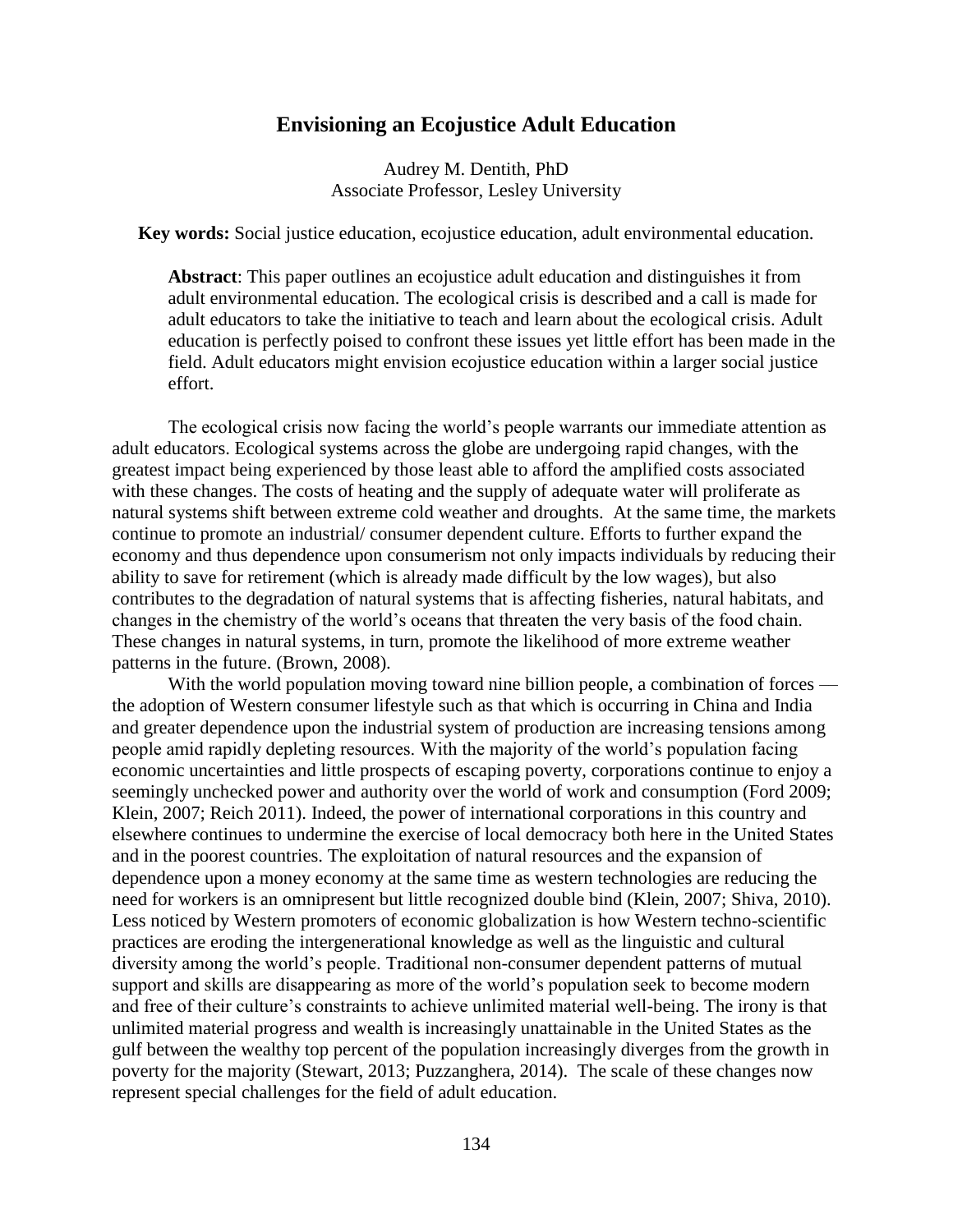These ecological, cultural and economic issues are not just some features on some public agenda. For all practical purposes, these issues are the agenda. No other issues of politics, economics, and public policy will remain unaffected by the crisis of resources, population, climate change, species extinction, acid rain, deforestation, ozone depletion and soil loss (Orr, 1992). Ecological deterioration will soon mask other conflicts worldwide as the struggle for land and diminishing resources increases.

## **Absences in the Field of Adult Education**

While the field of adult education has been forthcoming about new trends in education, including a broadening of perspectives of race, gender, socioeconomic class, but it has been largely silent about the ecological crisis, the crisis of work and cultural life in an age of global warming and its relationship to inequities and the marginalization of the poor and marginalized. The roots causes of the ecological crisis and sustainability for the world's people are not widely discussed in adult education. Today, as ecological issues increase and concern worldwide is mounting; the field of adult education remains under-theorized in these areas.

Yet, no other field of education is more perfectly poised to confront these issues. Adult learning is more central to the societal reproduction, resistance and transformation than the education of youth and children. Resistance to and the transformation of societal structures emerge more vibrantly from the adult population. When men and women see the world in new ways, they engage with purpose and determination (Welton,1995).

As adult educators we must not wait until the current generation of young people and children begin to apply their learning about ecology, cultural life, work, and sustainability. It must begin now with today's adults who are making vital decisions about the quality and scope of ecological life now (Clover, 1999; Clover, Follen & Hall, 2000). Adults are also the primary voters, consumers, workers, employers, parents, etc. and are a powerful force in any given society. If their ideas, knowledge, power and imaginations can be employed to address ecological issues, the results might be remarkable.

In this theoretical paper, I address the components of an ecojustice adult education and offer ways that such work can be incorporated into adult education.

### **The Limitations of Adult Environmental Education**

Adult environmental education is limited in its scope and effectiveness. In general, adult environmental education has been concerned with basic information about ecology, natural systems, an appreciation of the outdoors, awareness of ecological issues and other knowledge relegated earth science. While this is important knowledge, there are several concerns with this approach. First, ecology is defined predominately as the scientific study and management of the natural systems. The problem of the environment is left to the natural sciences and thus removed from the reality and responsibility of ordinary citizens. Natural systems are assumed to be outside of the realm of human communities. Efforts that encourage us to understand the interdependent nature of ecosystems and the notion that all components are impacted by other changes in the system is an important concept in environmental education, however, its also vitally important to examine the cultural roots of ecological issues. While young people and adults are initiated into concepts related to ecology and the environment, they are not led to examine the roots causes of ecological crisis, including the social, political and economic causes of these crises (Bowers, 2001; Martusewicz, Edmundson, & Lupinacci, 2011).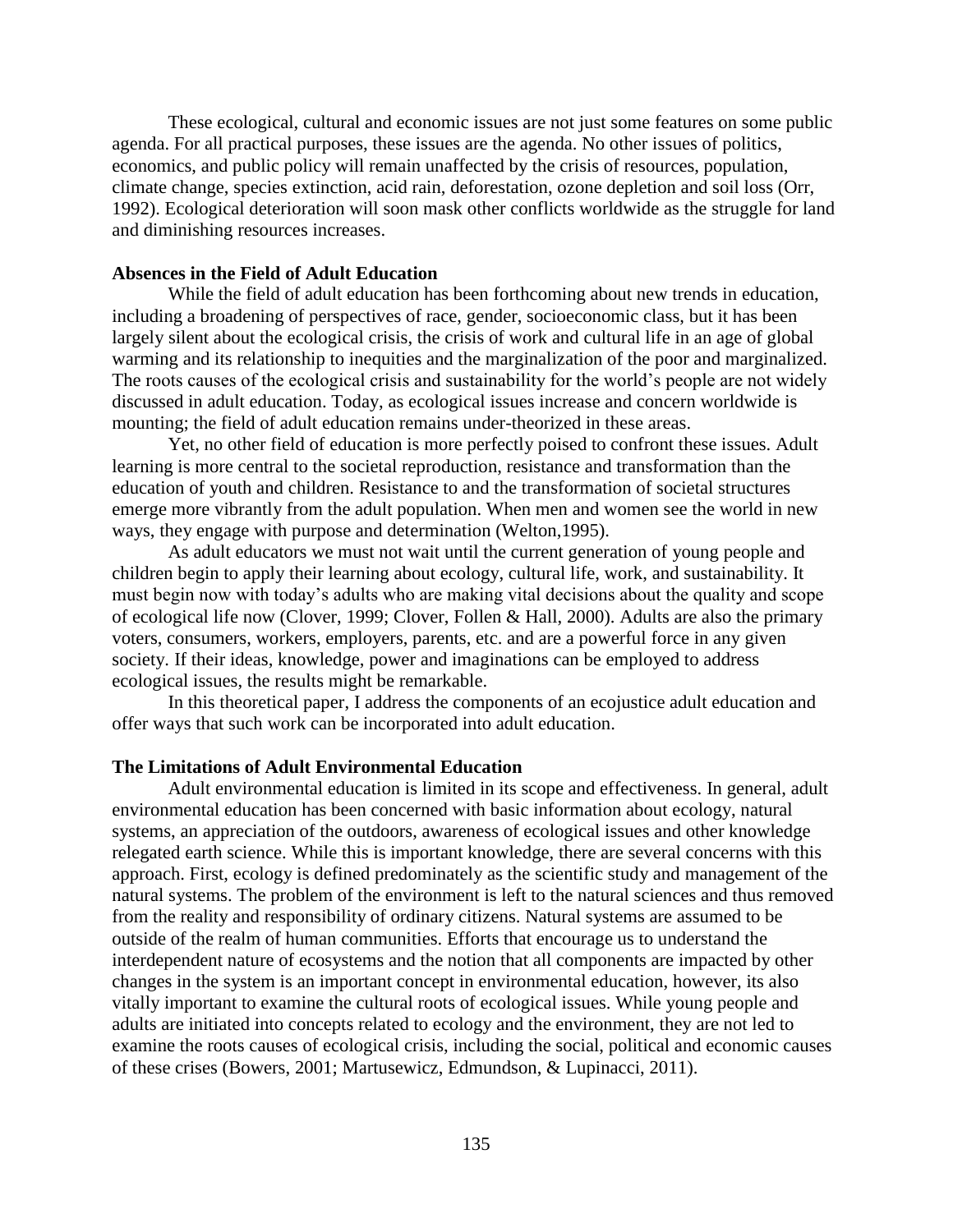#### **Defining Ecojustice Adult Education**

Ecojustice adult education moves beyond adult environmental education. It is the study of the ways that humans dominate nature and about the ways that these prevailing relations are impacting the earth. It is concerned with the limitations of science and its too narrow focus that does not acknowledge the indigenous language, memory, imagination, values and creativity of the world's people. Ecojustice adult education opposes the dominance of one group over another, of humans over non-humans, or humans over nature. This framework also challenges current conceptions of social justice education which fail to consider the ways that social justice efforts are too often famed in terms of middle-class values and lifestyle patterns that do not take into account the environmental limits and accompanying Western practices that foster hyperconsumerism and materialism forms of wealth (Bowers, 2011; Martusewicz, Edmundson, & Lupinacci 2011).

An ecojustice adult education examines the deep cultural assumptions underlying modernist thinking, particularly that thinking which undermines local and global systems that are essential to life. It seeks to examine the patterns of domination that unjustly define some people as less worthy than others and aspects of the natural world as inferior and less worthy of life. It seeks an analysis of hyper-consumption and commodification including the exploitation of resources in contexts that favor corporations and marginalize the poor. An ecojustice adult education also favors democracies, particularly at the local level in which decisions are made by the people most affected by those actions. Community-based decision-making and local democracy are desired (Bowers, 2001; Martusewicz, et.al., 2001).

Ecojustice adult education is vitally interested in relations of power and seeks to forge renewed relationships and new ways of seeing the potential for healthier relationships with the earth. It is concerned with both the natural and cultural commons. The natural commons are comprised of the natural resources - air, water, land, vegetation - available for our use as inhabitants of the earth. The cultural commons, on the other hand, are comprised of the long term sustaining activities, tangible and abstract, that have been known for centuries. These are the life-sustaining spaces and practices, and the intergenerational knowledge and non-monetized exchanges that have forged our social and cultural lives. The cultural commons are the practices that leave a much smaller ecological footprint, and tend to be more in harmony with the natural world than concerned with control of it. These 'cultural commons' are very much alive today in all urban, rural and suburban communities, and include the creative arts, craft knowledge, knowledge of food production & its cultivation, forms of bartering and non-monetized systems of exchange, cultural dance & expression, oral history & storied narratives, healing and medicinal practices, and various ceremonies & games and heritage languages. In short, it is the developed patterns of mutual support and exchange that sustained communities for thousands of years. Most often, this knowledge includes responsible knowledge of the use of resources from the natural environment as well as forms of cultural customs and practices (Bowers 2006, 2011, 2012).

The need for adult educators to engage in an understanding of, as well as participation in, an education for adults that highlights the local natural and cultural commons, is foundational to this theoretical work. I maintain that educators must take responsibility for understanding the importance of conserving the life- renewing capacity of the natural and cultural systems.

Ecojustice adult education, then, is more than the greening of our way of thinking. It is about cultivating the indigenous, cultural commons practices that sustain us. Overcoming the human over nature oppression that characterizes our modern world and mindset. It is about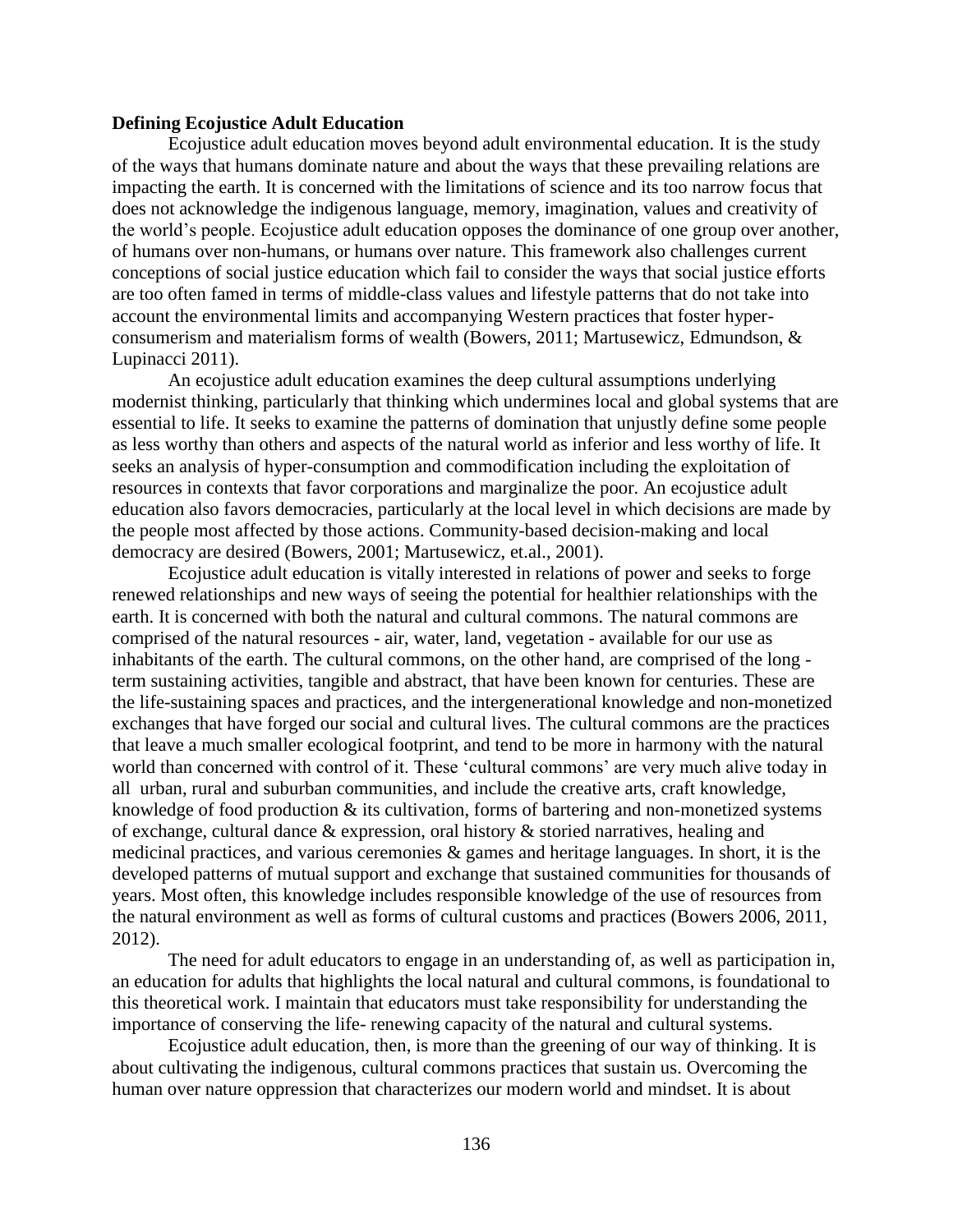reconnecting with sensory, spiritual and emotional ways of knowing and critically examining the root causes of the environmental crisis including unequal power relations, unchecked corporate power, imperialism, 'progress', etc. Making links between environmental knowledge and the cultural commons, and linking global and local issues are paramount. Using the community as a site of learning, learning through daily experiences in our own contexts becomes vitally important. In addition, it's also prudent to examine lifestyles to ascertain what should be retained and what should be discarded to promote sustainability and a more enriched cultural life. All of this is promoted through the development of concrete actions in which people become empowered to see themselves as competent agents of change (Clover, 1999).

Ecojustice adult education examines the ecological crisis and makes the link between environmental issues and other political, social, economic and cultural issues. But, importantly, it should encourage people to re-connect with the natural and cultural commons, through engagement in their communities. Like all sound practices in adult education, it should always begin from people's experiences, knowledge and expertise. In this case, knowledge of the natural and cultural commons and knowledge about ecological and sustainability efforts should be paramount. It should work from the premise that people have within themselves the potential to address these significant issues. Finally all of this should take place in the community where adult education and action are most fertile (Clover, 1999; Clover, 2004).

In formal classes of adult learning and development and in informal sites, through leadership, or through a view of contemporary issues in the field, adults can be introduced to the cultural commons through course work aimed at engaging them with the community. In informal settings such as in farmers' markets, community gardens, yoga studios, neighborhood centers, art enclaves, and other community centered programs, adults and young people can learn to theorize about the cultural commons in relationship to the activities that they enjoy.

#### **References**

- Bowers, C. (2001). *Educating for eco-justice and community.* Athens, GA: Univeristy of Georgia Press.
- Bowers, C. A. (2006). *Revitalizing the Commons: Cultural and Educational Sites of Resistance and Affirmation*. New York: Lexington Books.
- Bowers, C. A. (2011). *University Reforms in an Era of Global Warming*. Eugene, OR: Ecojustice Press.
- Bowers, C. A. (2012). *The Way Forward: Educational Reforms that Focus on the Cultural Commons and the Linguistic Roots of Ecological/Cultural Crisis*. Eugene, OR: Eco-Justice Press.
- Brown, L. R. (2008). *Plan B 3.0: Mobalizing to save civilization*. New York, NY: Earth Policy Institute.
- Clover, D.E., Follen, S., and B. Hall (2000). *The nature of transformation: Environmental adult education, 2nd Ed*. Toronto, Canada: 2000 Department of Adult Education, Community Development and Counseling Psychology, Ontario Institute for Studies in Education/The University of Toronto.
- Clover, D. (1999). *Learning patterns of landscape and life: Toward a learning framework for environmental adult education*. Doctoral dissertation. [Available through ProQuest Dissertations and Theses].
- Clover, D. (2004). Introduction. In Clover, D. (Ed.). *Global perspectives in environmental adult education*. New York: Peter Lang.